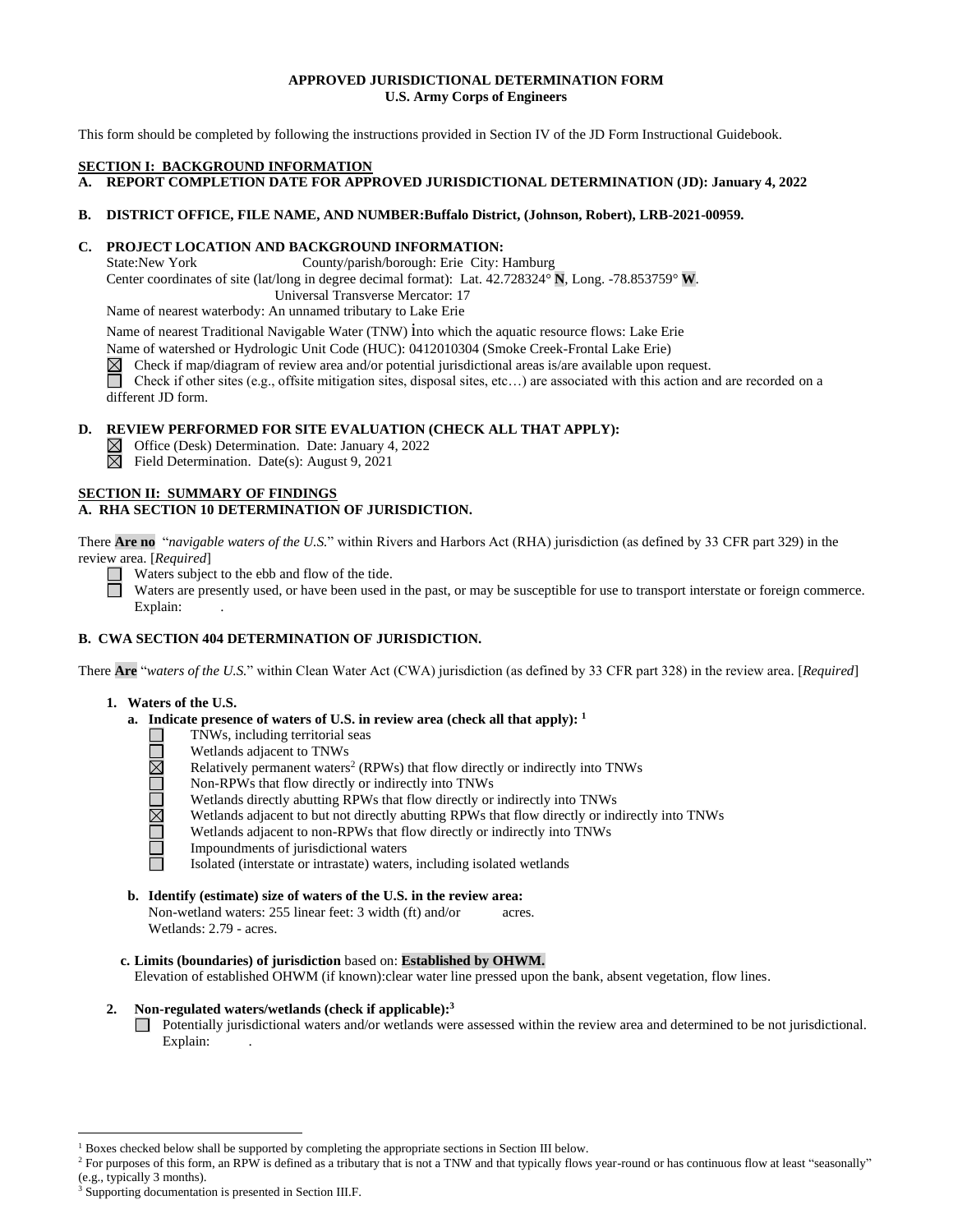#### **SECTION III: CWA ANALYSIS**

#### **A. TNWs AND WETLANDS ADJACENT TO TNWs**

**The agencies will assert jurisdiction over TNWs and wetlands adjacent to TNWs. If the aquatic resource is a TNW, complete Section III.A.1 and Section III.D.1. only; if the aquatic resource is a wetland adjacent to a TNW, complete Sections III.A.1 and 2 and Section III.D.1.; otherwise, see Section III.B below**.

**1. TNW** 

Identify TNW: .

Summarize rationale supporting determination: .

#### **2. Wetland adjacent to TNW**

Summarize rationale supporting conclusion that wetland is "adjacent": .

# **B. CHARACTERISTICS OF TRIBUTARY (THAT IS NOT A TNW) AND ITS ADJACENT WETLANDS (IF ANY):**

**This section summarizes information regarding characteristics of the tributary and its adjacent wetlands, if any, and it helps determine whether or not the standards for jurisdiction established under Rapanos have been met.** 

**The agencies will assert jurisdiction over non-navigable tributaries of TNWs where the tributaries are "relatively permanent waters" (RPWs), i.e. tributaries that typically flow year-round or have continuous flow at least seasonally (e.g., typically 3 months). A wetland that directly abuts an RPW is also jurisdictional. If the aquatic resource is not a TNW, but has year-round (perennial) flow, skip to Section III.D.2. If the aquatic resource is a wetland directly abutting a tributary with perennial flow, skip to Section III.D.4.**

**A wetland that is adjacent to but that does not directly abut an RPW requires a significant nexus evaluation. Corps districts and EPA regions will include in the record any available information that documents the existence of a significant nexus between a relatively permanent tributary that is not perennial (and its adjacent wetlands if any) and a traditional navigable water, even though a significant nexus finding is not required as a matter of law.**

**If the waterbody<sup>4</sup> is not an RPW, or a wetland directly abutting an RPW, a JD will require additional data to determine if the waterbody has a significant nexus with a TNW. If the tributary has adjacent wetlands, the significant nexus evaluation must consider the tributary in combination with all of its adjacent wetlands. This significant nexus evaluation that combines, for analytical purposes, the tributary and all of its adjacent wetlands is used whether the review area identified in the JD request is the tributary, or its adjacent wetlands, or both. If the JD covers a tributary with adjacent wetlands, complete Section III.B.1 for the tributary, Section III.B.2 for any onsite wetlands, and Section III.B.3 for all wetlands adjacent to that tributary, both onsite and offsite. The determination whether a significant nexus exists is determined in Section III.C below.**

**1. Characteristics of non-TNWs that flow directly or indirectly into TNW**

**(i) General Area Conditions:** Watershed size: 817 **square miles** Drainage area: 817 **square miles** Average annual rainfall: 40.55 inches Average annual snowfall: 96.3 inches

# **(ii) Physical Characteristics:**

(a) Relationship with TNW: Tributary flows directly into TNW.  $\boxtimes$  Tributary flows through 2 tributaries before entering TNW.

Project waters are **2-5** river miles from TNW. Project waters are **1 (or less)** river miles from RPW. Project waters are **2-5** aerial (straight) miles from TNW. Project waters are **1 (or less)** aerial (straight) miles from RPW. Project waters cross or serve as state boundaries. Explain:

Identify flow route to TNW<sup>5</sup>: The wetland is adjacent to a ditch (seasonal RPW) that flows intermittently for 255 linear feet above ground to the east where it enters a culvert that is underground beneath the adjacent (to the north) residential

<sup>4</sup> Note that the Instructional Guidebook contains additional information regarding swales, ditches, washes, and erosional features generally and in the arid West.

<sup>5</sup> Flow route can be described by identifying, e.g., tributary a, which flows through the review area, to flow into tributary b, which then flows into TNW.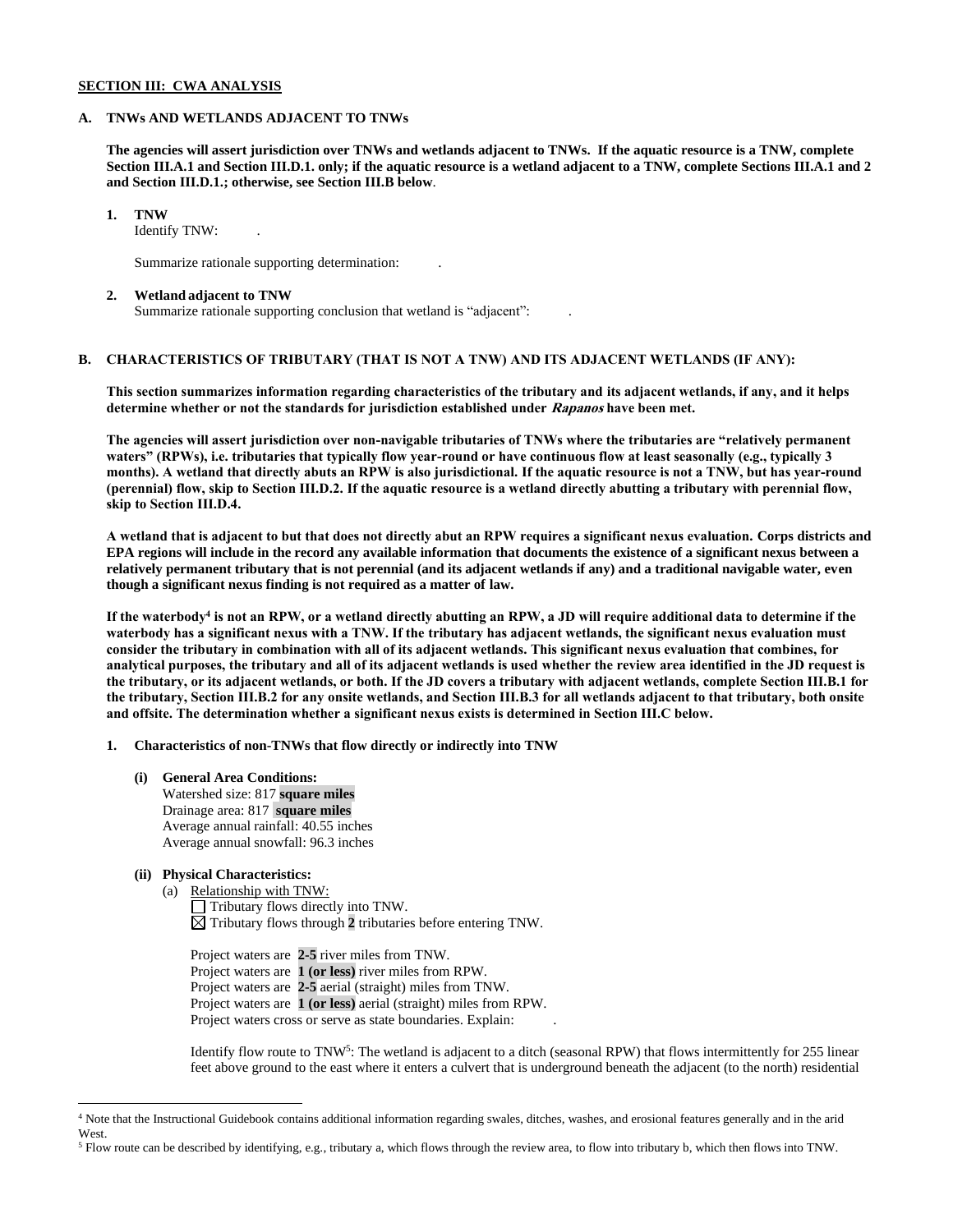subdivision. The ditch surfaces just north of Oakhill Drive to the east of Chapel Glen Drive, approximately 1000 feet from the wetland. Approximately 600 feet to the north, the ditch flows into a USGS mapped dotted, blue-line stream which flows approximately 2.5 miles to the northeast where it enters Lake Erie, a Section 10 Navigable waterway. Tributary stream order, if known: .

|                            | (b) General Tributary Characteristics (check all that apply):<br>Tributary is:<br>$\Box$ Natural<br>$\boxtimes$ Artificial (man-made). Explain: The ditch is man-made and was likely created during                                                                                                                                                                                                                                                                                                                                                                                                                                                                                          |
|----------------------------|----------------------------------------------------------------------------------------------------------------------------------------------------------------------------------------------------------------------------------------------------------------------------------------------------------------------------------------------------------------------------------------------------------------------------------------------------------------------------------------------------------------------------------------------------------------------------------------------------------------------------------------------------------------------------------------------|
|                            | construction of the adjacent (to the north) residential subdivision.<br>$\Box$ Manipulated (man-altered). Explain:                                                                                                                                                                                                                                                                                                                                                                                                                                                                                                                                                                           |
|                            | <b>Tributary</b> properties with respect to top of bank (estimate):<br>Average width: 4 feet<br>Average depth: 2.5 feet<br>Average side slopes: 2:1.                                                                                                                                                                                                                                                                                                                                                                                                                                                                                                                                         |
|                            | Primary tributary substrate composition (check all that apply):<br>$\boxtimes$ Silts<br>Sands<br>Concrete<br>Cobbles<br>Gravel<br>Muck<br>Bedrock<br>Vegetation. Type/% cover:<br>Other. Explain:                                                                                                                                                                                                                                                                                                                                                                                                                                                                                            |
| 9, 2021 Corps' site visit. | Tributary condition/stability [e.g., highly eroding, sloughing banks]. Explain: Stable, no erosion noted during the August<br>Presence of run/riffle/pool complexes. Explain: None present.<br>Tributary geometry: Relatively straight<br>Tributary gradient (approximate average slope): 3 %                                                                                                                                                                                                                                                                                                                                                                                                |
| (c)                        | Flow:<br>Tributary provides for: Intermittent but not seasonal flow<br>Estimate average number of flow events in review area/year: 11-20<br>Describe flow regime: The flow of the ditch (Seasonal RPW) collects water during snow meltoff, precipitation times<br>and the flow continues intermittently as it receives water slowly from Wetland A.<br>Other information on duration and volume:                                                                                                                                                                                                                                                                                             |
|                            | Surface flow is: Discrete and confined. Characteristics: The ditch (Seasonal RPW) is designed to contain water in a<br>defined area, contributing flow from the west portion of the property and conveying it to the east downstream.                                                                                                                                                                                                                                                                                                                                                                                                                                                        |
|                            | Subsurface flow: Unknown. Explain findings: Subsurface flow is not known on the review area, but Ditch 1 (Seasonal<br>RPW) does go underground into a culvert as it leaves the review area.<br>$\Box$ Dye (or other) test performed:                                                                                                                                                                                                                                                                                                                                                                                                                                                         |
|                            | Tributary has (check all that apply):<br>$\boxtimes$ Bed and banks<br>$\boxtimes$ OHWM <sup>6</sup> (check all indicators that apply):<br>$\boxtimes$ clear, natural line impressed on the bank $\Box$<br>the presence of litter and debris<br>changes in the character of soil<br>destruction of terrestrial vegetation<br>the presence of wrack line<br>shelving<br>$\boxtimes$ vegetation matted down, bent, or absent<br>sediment sorting<br>leaf litter disturbed or washed away<br>scour<br>sediment deposition<br>multiple observed or predicted flow events<br>abrupt change in plant community<br>water staining<br>⊠<br>other (list):<br>Discontinuous OHWM. <sup>7</sup> Explain: |
|                            | If factors other than the OHWM were used to determine lateral extent of CWA jurisdiction (check all that apply):<br>High Tide Line indicated by:<br>Mean High Water Mark indicated by:<br>oil or scum line along shore objects<br>$\Box$ survey to available datum;<br>fine shell or debris deposits (foreshore)<br>physical markings;<br>vegetation lines/changes in vegetation types.<br>physical markings/characteristics<br>tidal gauges                                                                                                                                                                                                                                                 |

<sup>6</sup>A natural or man-made discontinuity in the OHWM does not necessarily sever jurisdiction (e.g., where the stream temporarily flows underground, or where the OHWM has been removed by development or agricultural practices). Where there is a break in the OHWM that is unrelated to the waterbody's flow regime (e.g., flow over a rock outcrop or through a culvert), the agencies will look for indicators of flow above and below the break. 7 Ibid.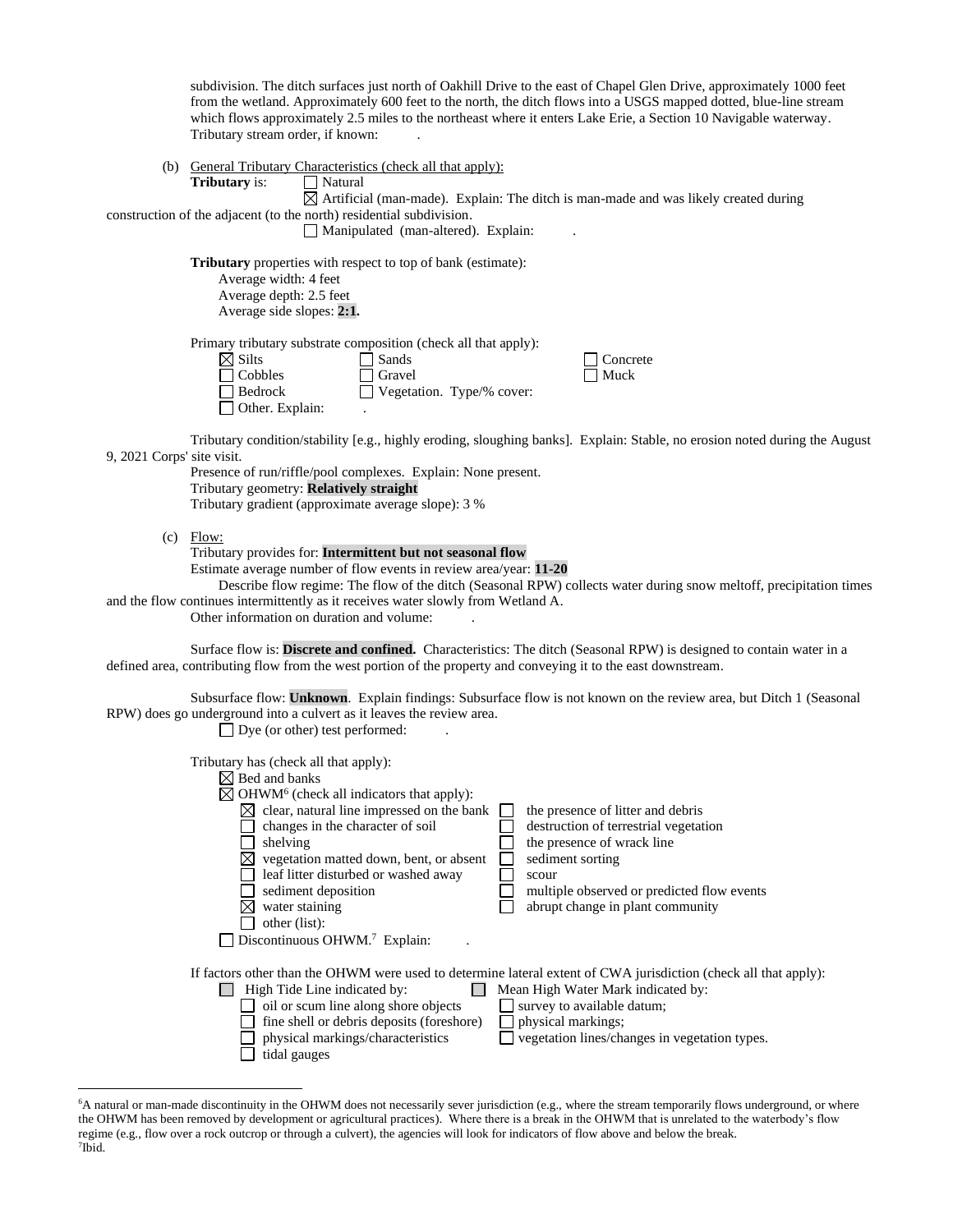# other (list):

#### **(iii) Chemical Characteristics:**

Characterize tributary (e.g., water color is clear, discolored, oily film; water quality; general watershed characteristics, etc.). Explain: As obserserved during the August 9, 2021, the water in the ditch (Seasonal RPW) appeared dark and mirky, with presence of organic matter in the bottom of the channel.

 Identify specific pollutants, if known: The ditch collects water from the adjacent residential subdivision which contributes contaminants from the road (asphalt chemicals) and pesticides from some of the homes.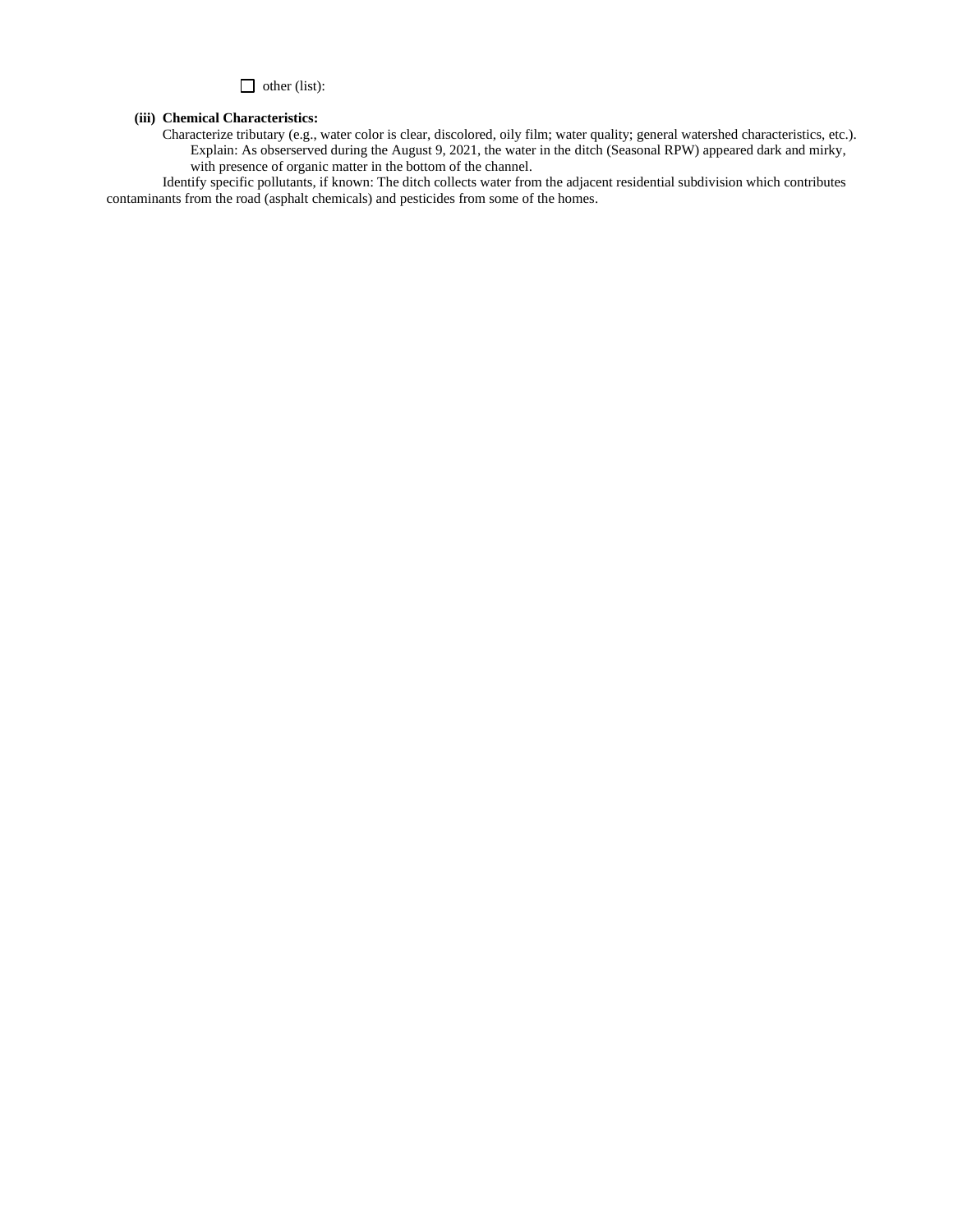#### **(iv) Biological Characteristics. Channel supports (check all that apply):**

- $\Box$  Riparian corridor. Characteristics (type, average width):
- Wetland fringe. Characteristics:
- Habitat for:
	- Federally Listed species. Explain findings: .
	- Fish/spawn areas. Explain findings:
	- $\Box$  Other environmentally-sensitive species. Explain findings:
	- $\Box$  Aquatic/wildlife diversity. Explain findings:

#### **2. Characteristics of wetlands adjacent to non-TNW that flow directly or indirectly into TNW**

#### **(i) Physical Characteristics:**

- (a) General Wetland Characteristics:
	- Properties:
		- Wetland size:2.79 acres
		- Wetland type. Explain:Palustrine Forested.
- Wetland quality. Explain:The wetland is of mdoerate quality with few invasive species, young-to-intermediate forest growth, and a moderate amount of wetland plant diversity.

Project wetlands cross or serve as state boundaries. Explain: Wetland A does not cross or serve as state boundaries.

#### (b) General Flow Relationship with Non-TNW:

Flow is: **Intermittent flow**. Explain: The flow of the ditch (Seasonal RPW) collects water during snow meltoff, precipitation times and the flow continues intermittently as it receives water slowly from Wetland A.

#### Surface flow is**: Overland sheetflow**

Characteristics: The wetland is adjacent to, and flows directly into Ditch 1 through overland sheetflow, primarily at the western extent of the ditch.

Subsurface flow: **Unknown**. Explain findings: Subsurface flow was not observed during the Corps' August 9, 2021 site visit nor was subsurface flow researched further.

 $\Box$  Dye (or other) test performed:

- (c) Wetland Adjacency Determination with Non-TNW:
	- $\Box$  Directly abutting
	- $\boxtimes$  Not directly abutting
		- Discrete wetland hydrologic connection. Explain:
		- $\Box$  Ecological connection. Explain:

 $\boxtimes$  Separated by berm/barrier. Explain: There is an upland strip between the wetland and Ditch 1 (Seasonal RPW), ranging in size from 6-feet to 20-feet in width, with a portion of it being maintained lawn that provides little-to-no grade change allowing for overland sheetflow from the wetland to the Ditch 1(Seasonal RPW) intermittently throughout a typical year.

## (d) Proximity (Relationship) to TNW

Project wetlands are **2-5** river miles from TNW. Project waters are **2-5** aerial (straight) miles from TNW. Flow is from: **Wetland to navigable waters.** Estimate approximate location of wetland as within the **100 - 500-year** floodplain.

#### **(ii) Chemical Characteristics:**

Characterize wetland system (e.g., water color is clear, brown, oil film on surface; water quality; general watershed characteristics; etc.). Explain: The wetland did not contain water at the time of the August 9, 2021 Corps' site visit, as it was the dry season. The general watershed contains much development (residential and commercial) growth and receives a lot of pollutant runoff associated with surrounding development.

Identify specific pollutants, if known: .

# **(iii) Biological Characteristics. Wetland supports (check all that apply):**

- $\Box$  Riparian buffer. Characteristics (type, average width):
- Vegetation type/percent cover. Explain:Forested cover 70%; scrub-shrub 15%; Emergent herbaceous 15%.
- $\overline{\boxtimes}$  Habitat for:
	- Federally Listed species. Explain findings: .
		- Fish/spawn areas. Explain findings: .
		- Other environmentally-sensitive species. Explain findings: .

 $\boxtimes$  Aquatic/wildlife diversity. Explain findings: The wetland serves as wildlife habitat for aquatic species in a portion of the watershed where aquatic resources are becoming lessened due to development.

## **3. Characteristics of all wetlands adjacent to the tributary (if any)**

All wetland(s) being considered in the cumulative analysis: **1**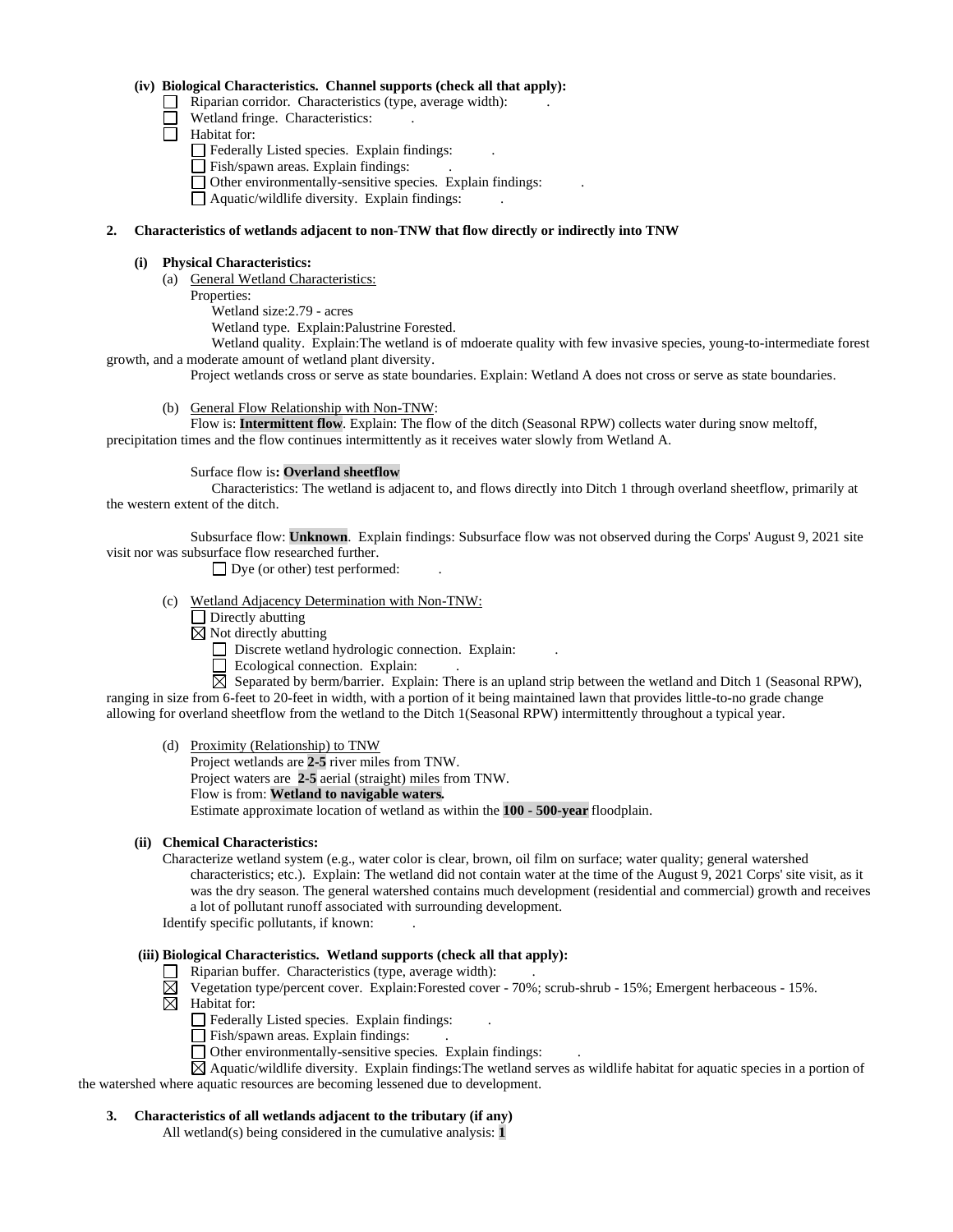Approximately ( 2.79 ) acres in total are being considered in the cumulative analysis.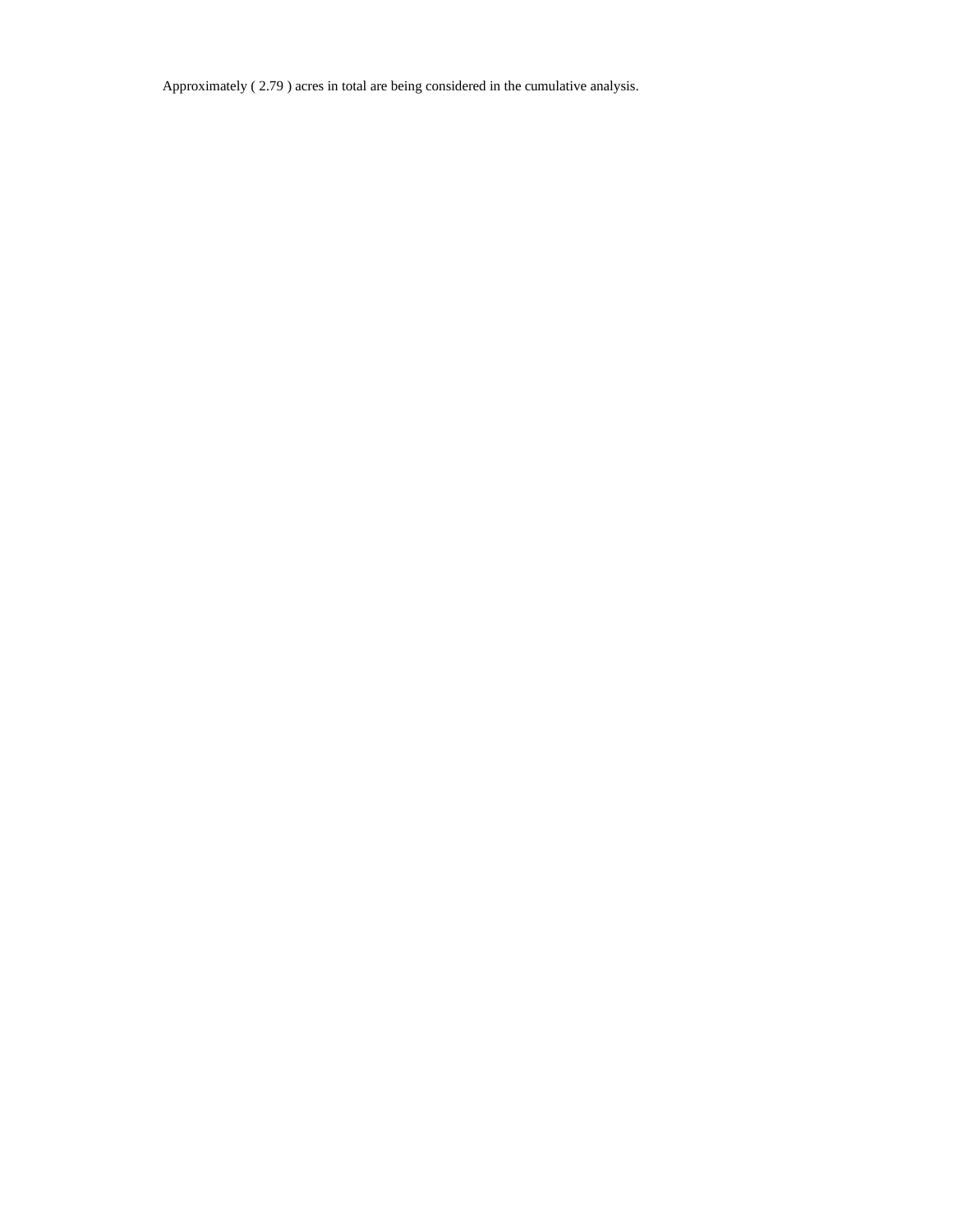For each wetland, specify the following:

| Directly abuts? $(Y/N)$ | Size (in acres) | Directly abuts? (Y/N) | Size (in acres) |
|-------------------------|-----------------|-----------------------|-----------------|
| Wetland 1 - Y           | 70              |                       |                 |

Summarize overall biological, chemical and physical functions being performed: This wetland is a headwater wetland serving as the primary collector of organic matter before being transported and conveyed to downstream waters. Specifically, Wetland A is in an area that has a lot of development and fewer waters, directly reducing pollutants and nutrient load into Lake Erie. This wetland provides stormwater retention, nutrient sorting and retention, pollutant filtration, biological productivity of micro/macro flora and fauna, decomposition, and community structure; and wildlife support including providing habitat and foodchain connectivity.

# **C. SIGNIFICANT NEXUS DETERMINATION**

**A significant nexus analysis will assess the flow characteristics and functions of the tributary itself and the functions performed by any wetlands adjacent to the tributary to determine if they significantly affect the chemical, physical, and biological integrity of a TNW. For each of the following situations, a significant nexus exists if the tributary, in combination with all of its adjacent wetlands, has more than a speculative or insubstantial effect on the chemical, physical and/or biological integrity of a TNW. Considerations when evaluating significant nexus include, but are not limited to the volume, duration, and frequency of the flow of water in the tributary and its proximity to a TNW, and the functions performed by the tributary and all its adjacent wetlands. It is not appropriate to determine significant nexus based solely on any specific threshold of distance (e.g. between a tributary and its adjacent wetland or between a tributary and the TNW). Similarly, the fact an adjacent wetland lies within or outside of a floodplain is not solely determinative of significant nexus.** 

**Draw connections between the features documented and the effects on the TNW, as identified in the** *Rapanos* **Guidance and discussed in the Instructional Guidebook. Factors to consider include, for example:**

- Does the tributary, in combination with its adjacent wetlands (if any), have the capacity to carry pollutants or flood waters to TNWs, or to reduce the amount of pollutants or flood waters reaching a TNW?
- Does the tributary, in combination with its adjacent wetlands (if any), provide habitat and lifecycle support functions for fish and other species, such as feeding, nesting, spawning, or rearing young for species that are present in the TNW?
- Does the tributary, in combination with its adjacent wetlands (if any), have the capacity to transfer nutrients and organic carbon that support downstream foodwebs?
- Does the tributary, in combination with its adjacent wetlands (if any), have other relationships to the physical, chemical, or biological integrity of the TNW?

#### **Note: the above list of considerations is not inclusive and other functions observed or known to occur should be documented below:**

- **1. Significant nexus findings for non-RPW that has no adjacent wetlands and flows directly or indirectly into TNWs.** Explain findings of presence or absence of significant nexus below, based on the tributary itself, then go to Section III.D: .
- **2. Significant nexus findings for non-RPW and its adjacent wetlands, where the non-RPW flows directly or indirectly into TNWs.** Explain findings of presence or absence of significant nexus below, based on the tributary in combination with all of its adjacent wetlands, then go to Section III.D: .
- **3. Significant nexus findings for wetlands adjacent to an RPW but that do not directly abut the RPW.** Explain findings of presence or absence of significant nexus below, based on the tributary in combination with all of its adjacent wetlands, then go to Section III.D: Wetland 1 is adjacent to Ditch 1 (Seasonal RPW), seperated by a strip of upland ranging in width from 5-feet to 20 feet in width. The strip of upland along Ditch 1 and Wetland 1 is maintained lawn with minor grade change and allows for overland sheetflow from the wetland into the ditch (Seasonal RPW). Wetland 1 is adjacent to a ditch (Seasonal RPW) that flows intermittently for 255 linear feet above ground to the east where it enters a culvert that is underground beneath the adjacent (to the north) residential subdivision. The ditch surfaces just north of Oakhill Drive to the east of Chapel Glen Drive, approximately 1000 feet from the wetland. Approximately 600 feet to the north, the ditch flows into a USGS mapped dotted, blue-line stream which flows approximately 2.5 miles to the northeast where it enters Lake Erie, a Section 10 Navigable waterway. SIGNIFICANT FACTORS

Wetland 1 is a forested wetland with low diversity, primarily consisting of Facultative (FAC) tree species with a few Facultative Wet (FACW) tree species, a good mix of FAC and FACW shrubs, but also containing European Buckthorn (Rhamnus cathartica) an invasive species, and presence of few Obligate (OBL) species, such as Swamp Rose (Rosa palustris). The wetland is of moderate-to-low quality, providing functions of stormwater retention, pollutant filtration to downstream waters. Wildlife habitat functions of Wetland 1 are considered to be moderate-to-high due to the limited number of wetlands remaining in the area. **CONCLUSION**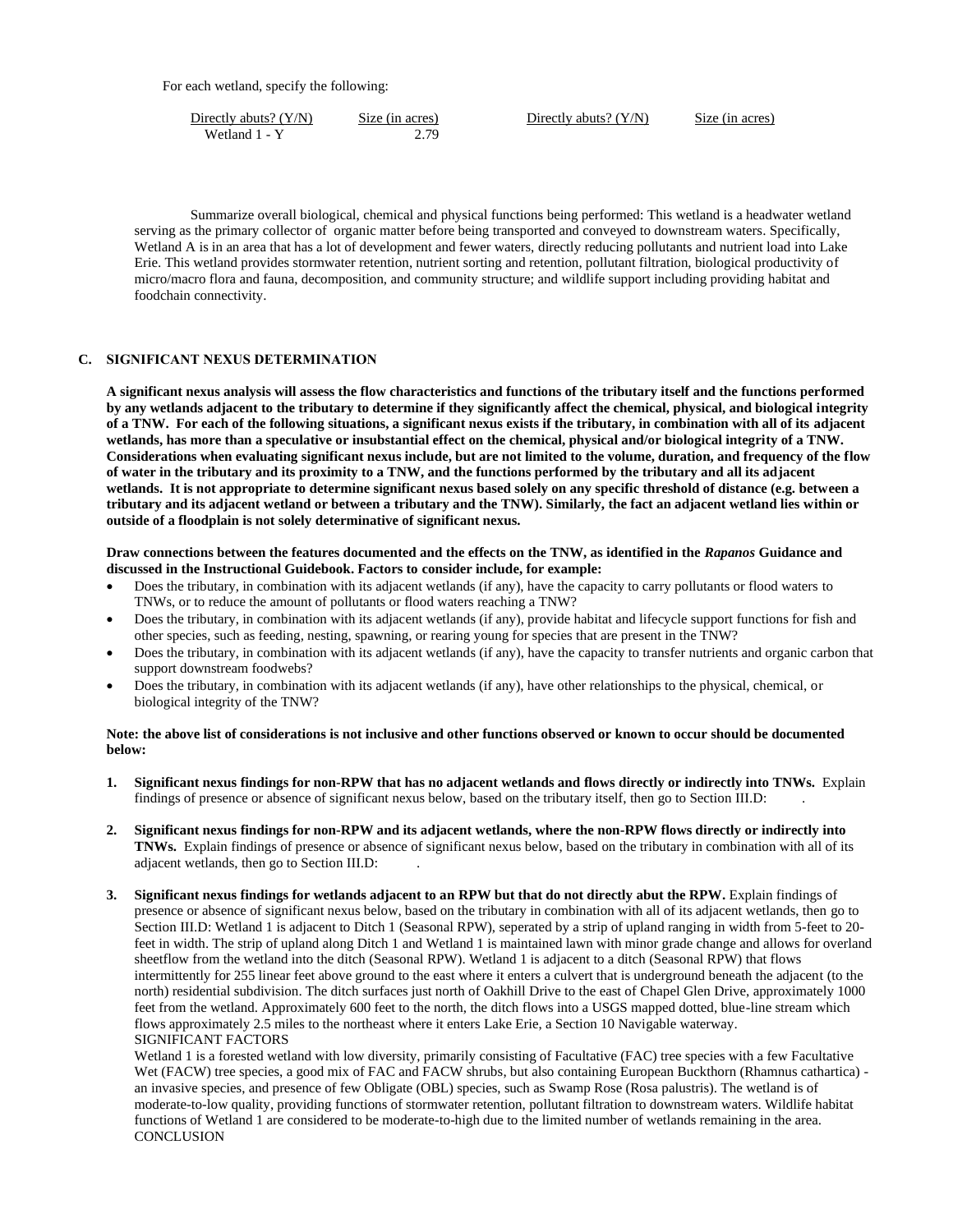Wetland 1 is adjacent to Ditch 1 (Seasonal RPW) and provides intermittent flow from the wetland to Ditch 1. Both Wetland 1 and Ditch 1 were found to influence the chemical, physical, and biological integrity of downstream waters. Based on the information on this form, it has been determined that a significant nexus exists between Wetland 1 through Ditch 1 (Seasonal RPW) to Lake Erie, a navigable waterway of the United States. Therefore, it has been determined that Wetland 1 is a jurisdictional water of the United States.

# **D. DETERMINATIONS OF JURISDICTIONAL FINDINGS. THE SUBJECT WATERS/WETLANDS ARE (CHECK ALL THAT APPLY):**

- **1. TNWs and Adjacent Wetlands.** Check all that apply and provide size estimates in review area: TNWs: linear feet width (ft), Or, acres. Wetlands adjacent to TNWs: acres.
- **2. RPWs that flow directly or indirectly into TNWs.**
	- Tributaries of TNWs where tributaries typically flow year-round are jurisdictional. Provide data and rationale indicating that tributary is perennial:
	- $\boxtimes$  Tributaries of TNW where tributaries have continuous flow "seasonally" (e.g., typically three months each year) are jurisdictional. Data supporting this conclusion is provided at Section III.B. Provide rationale indicating that tributary flows seasonally: The flow of the ditch collects water during snow meltoff, precipitation times and the flow continues intermittently as it receives water slowly from Wetland A. The intermittent flow is evident by the presence of water in a portion of the channel during the August 9, 2021 site visit, but no flow was occurring at that time.
		- Provide estimates for jurisdictional waters in the review area (check all that apply):
		- $\boxtimes$  Tributary waters: 255 linear feet 2.5 at OHW width (ft).
		- Other non-wetland waters: acres.
			- Identify type $(s)$  of waters:

## **3. Non-RPWs<sup>8</sup> that flow directly or indirectly into TNWs.**

Waterbody that is not a TNW or an RPW, but flows directly or indirectly into a TNW, and it has a significant nexus with a TNW is jurisdictional. Data supporting this conclusion is provided at Section III.C.

Provide estimates for jurisdictional waters within the review area (check all that apply):

- Tributary waters: linear feet width (ft).
- **<u></u> Other non-wetland waters:** acres.
	- Identify type(s) of waters: **.**

## **4. Wetlands directly abutting an RPW that flow directly or indirectly into TNWs.**

 $\Box$  Wetlands directly abut RPW and thus are jurisdictional as adjacent wetlands.

- Wetlands directly abutting an RPW where tributaries typically flow year-round. Provide data and rationale indicating that tributary is perennial in Section III.D.2, above. Provide rationale indicating that wetland is directly abutting an RPW: **.**
- Wetlands directly abutting an RPW where tributaries typically flow "seasonally." Provide data indicating that tributary is seasonal in Section III.B and rationale in Section III.D.2, above. Provide rationale indicating that wetland is directly abutting an RPW: Wetland A is adjacent to Ditch 1 at its western extent as observed during the August 9, 2021 Corps' site visit.

Provide acreage estimates for jurisdictional wetlands in the review area: **2.79-**acres.

- **5. Wetlands adjacent to but not directly abutting an RPW that flow directly or indirectly into TNWs.**
	- $\boxtimes$  Wetlands that do not directly abut an RPW, but when considered in combination with the tributary to which they are adjacent and with similarly situated adjacent wetlands, have a significant nexus with a TNW are jurisidictional. Data supporting this conclusion is provided at Section III.C.

Provide acreage estimates for jurisdictional wetlands in the review area: **Wetland A is adjacent to Ditch 1 at its western extent as observed during the August 9, 2021 Corps' site visit - 2.79-**acres.

**6. Wetlands adjacent to non-RPWs that flow directly or indirectly into TNWs.**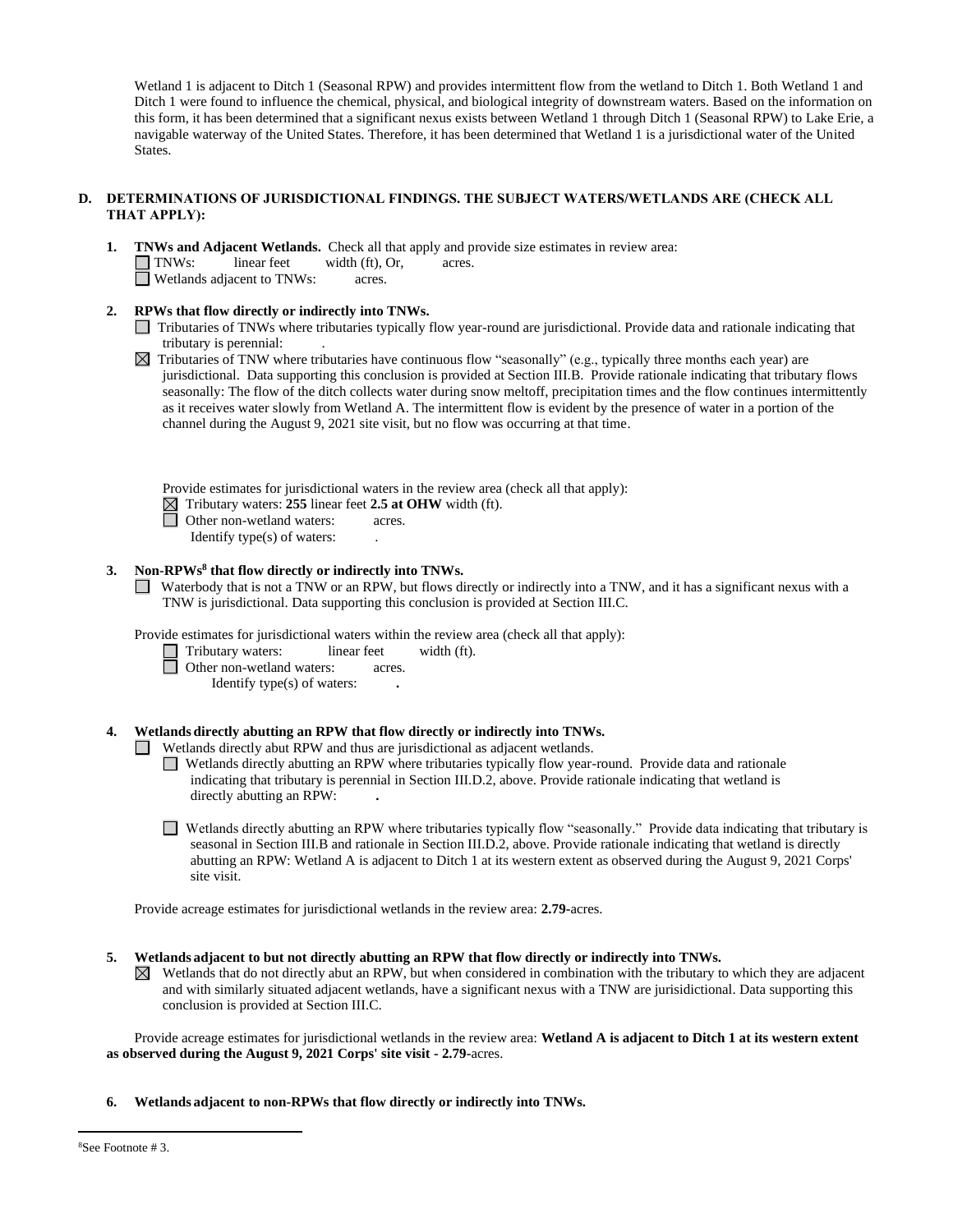| Wetlands adjacent to such waters, and have when considered in combination with the tributary to which they are adjacent and |
|-----------------------------------------------------------------------------------------------------------------------------|
| with similarly situated adjacent wetlands, have a significant nexus with a TNW are jurisdictional. Data supporting this     |
| conclusion is provided at Section III.C.                                                                                    |

Provide estimates for jurisdictional wetlands in the review area: acres.

#### **7. Impoundments of jurisdictional waters. 9**

- As a general rule, the impoundment of a jurisdictional tributary remains jurisdictional.
- Demonstrate that impoundment was created from "waters of the U.S.," or
	- Demonstrate that water meets the criteria for one of the categories presented above (1-6), or

Demonstrate that water is isolated with a nexus to commerce (see E below).

#### **E. ISOLATED [INTERSTATE OR INTRA-STATE] WATERS, INCLUDING ISOLATED WETLANDS, THE USE, DEGRADATION OR DESTRUCTION OF WHICH COULD AFFECT INTERSTATE COMMERCE, INCLUDING ANY SUCH WATERS (CHECK ALL THAT APPLY):<sup>10</sup>**

which are or could be used by interstate or foreign travelers for recreational or other purposes.

- 戸  $\Box$  from which fish or shellfish are or could be taken and sold in interstate or foreign commerce.<br> $\Box$  which are or could be used for industrial purposes by industries in interstate commerce.
	- which are or could be used for industrial purposes by industries in interstate commerce.
- □ Interstate isolated waters. Explain:<br>□ Other factors. Explain:
- Other factors. Explain:

#### **Identify water body and summarize rationale supporting determination:** .

Provide estimates for jurisdictional waters in the review area (check all that apply):

Tributary waters: linear feet width (ft).

П Other non-wetland waters: acres.

Identify type(s) of waters: **.**

**I** Wetlands: acres.

#### **F. NON-JURISDICTIONAL WATERS, INCLUDING WETLANDS (CHECK ALL THAT APPLY):**

If potential wetlands were assessed within the review area, these areas did not meet the criteria in the 1987 Corps of Engineers Wetland Delineation Manual and/or appropriate Regional Supplements.

**Review area included isolated waters with no substantial nexus to interstate (or foreign) commerce.** 

**Prior to the Jan 2001 Supreme Court decision in "***SWANCC*," the review area would have been regulated based solely on the "Migratory Bird Rule" (MBR).

- Waters do not meet the "Significant Nexus" standard, where such a finding is required for jurisdiction. Explain: **.** Ħ
	- Other: (explain, if not covered above): **.**

Provide acreage estimates for non-jurisdictional waters in the review area, where the sole potential basis of jurisdiction is the MBR factors (i.e., presence of migratory birds, presence of endangered species, use of water for irrigated agriculture), using best professional judgment (check all that apply):

|  | Non-wetland waters ( <i>i.e.</i> , <i>rivers</i> , <i>streams</i> ): |  |  | linear feet | width (ft). |
|--|----------------------------------------------------------------------|--|--|-------------|-------------|
|--|----------------------------------------------------------------------|--|--|-------------|-------------|

Lakes/ponds: acres.

Other non-wetland waters: acres. List type of aquatic resource:

Wetlands: acres.

Provide acreage estimates for non-jurisdictional waters in the review area that do not meet the "Significant Nexus" standard, where such a finding is required for jurisdiction (check all that apply):

- □ Non-wetland waters (i.e., rivers, streams): linear feet, width (ft).
- П Lakes/ponds: acres.
- Other non-wetland waters: acres. List type of aquatic resource:
- Wetlands: acres.

#### **SECTION IV: DATA SOURCES.**

<sup>&</sup>lt;sup>9</sup> To complete the analysis refer to the key in Section III.D.6 of the Instructional Guidebook.

**<sup>10</sup> Prior to asserting or declining CWA jurisdiction based solely on this category, Corps Districts will elevate the action to Corps and EPA HQ for review consistent with the process described in the Corps/EPA** *Memorandum Regarding CWA Act Jurisdiction Following Rapanos.*